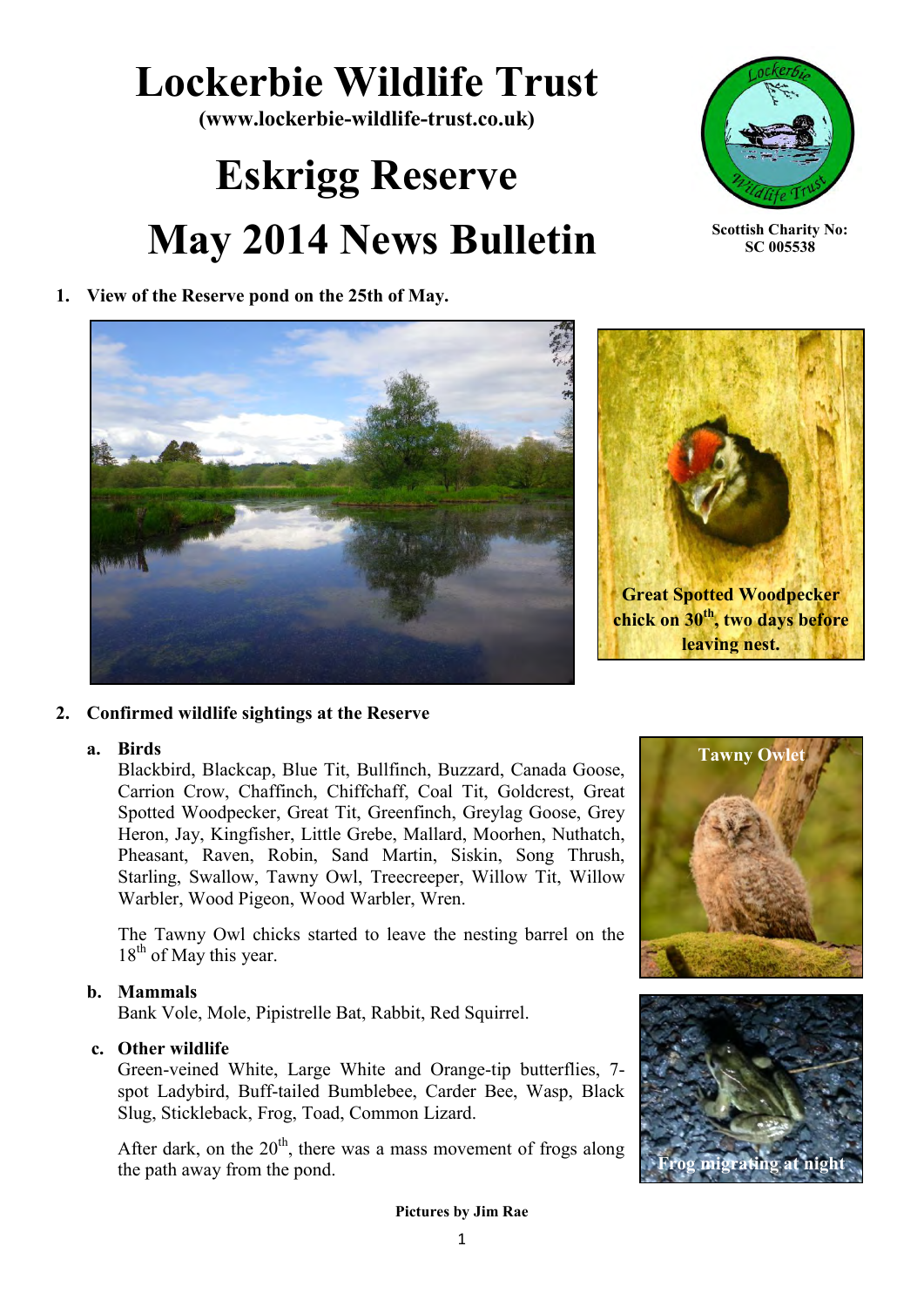#### **3. May Photo-gallery**



















**JR**

**JR**



**JR**

**Left to right and top to bottom:** 

**JR JR**

**Blackcap, Spider, Wren, Orange-tip, Bog Beacon, Marsh Violet, Red Squirrel, Tawny Owl, Red Squirrel, Germander Speedwell, Greylag Gosling, Dandelion, Tawny Owlet, Bank Vole, Willow Tit. Photographs by Jim Rae (JR) and Bob Little (BL).**

**BL**

**JR**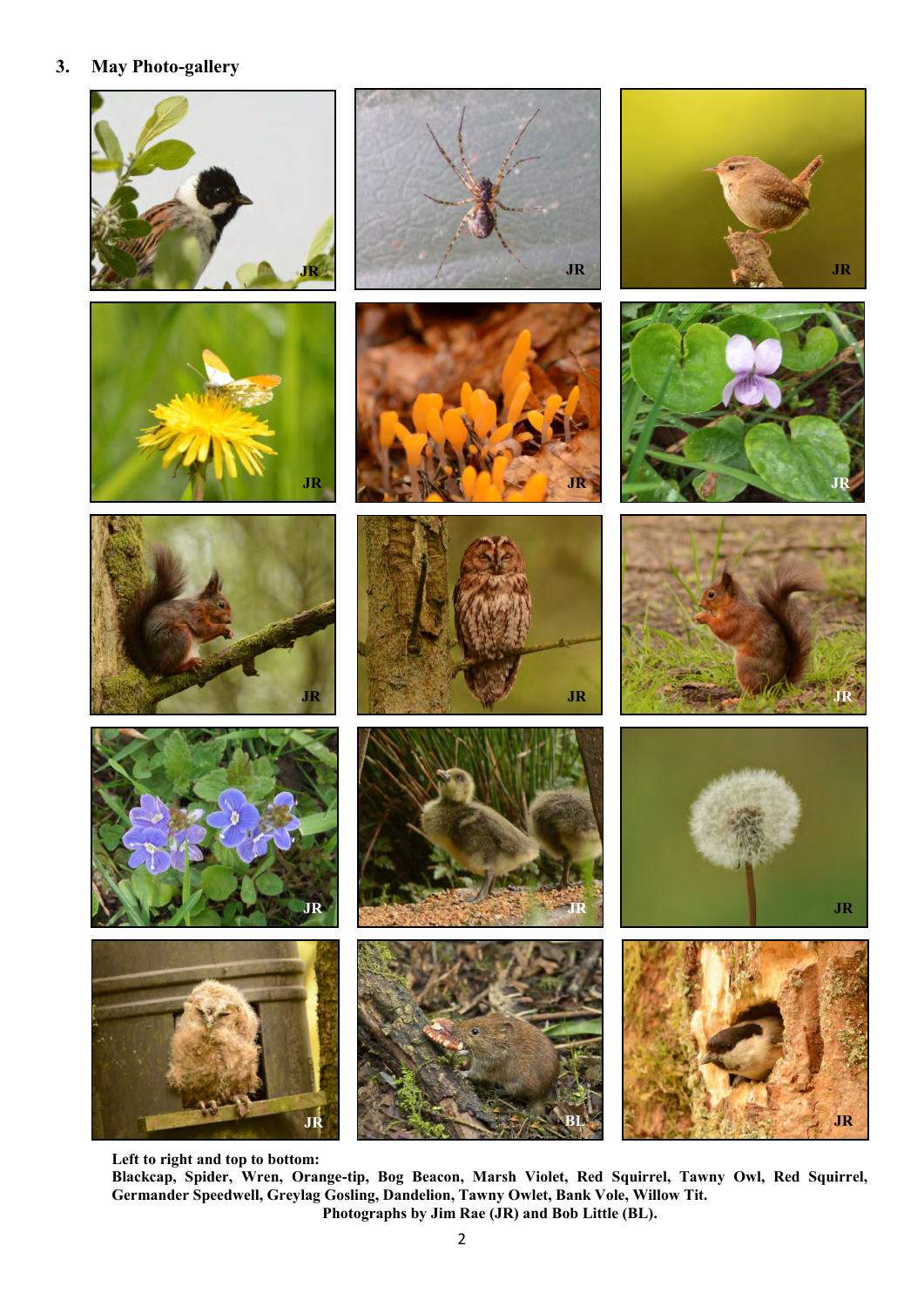# **Sat. 10th – Visit by members of the Hamilton Natural History Society.**

15 members of the HNHS enjoyed a few hours exploring the Reserve and noting the wide range of plants and animals around. They then visited the Castle Loch at Lochmaben before having afternoon tea at the Dalton Pottery.



**Sun. 11th – Visit by some members of Hamilton RSPB and a few more members of the Hamilton Natural History Society.**

This group paid a short visit to Eskrigg Reserve on the way home from visiting a number of RSPB coastal reserves.

# **Mon 12th – Visit by Scruffs Childcare from Castle Douglas.**

This group of nine children and their carers investigated the wildlife in the pond, enjoyed a picnic in the heathland area and then took part in a Gruffalo Hunt.





# **Tue. 13th – Visit by Annan Cubs.**

The Cubs enjoyed an evening investigating the wildlife in Eskrigg Pond and in the Pinewoods. They discovered a wide range of organisms in both habitats.

# **Thu. 15th – Capturing Spring Wildlife (Digital SLR workshop) with Keith Kirk.**

Four other keen amateur wildlife photographers and myself, spent another session with Keith trying to hone up our skills and put into practice all the useful tips and advice we were given. Thanks Keith for yet another excellent workshop.





# **Sat. 17th – Visit by Torch Fellowship for the blind and partially sighted.**

Members of the group enjoyed a pleasant afternoon at the Reserve, noting the wide range of plants and animals and listening to the calls of the many bird species around them. They then headed off to the Somerton House Hotel for afternnon tea.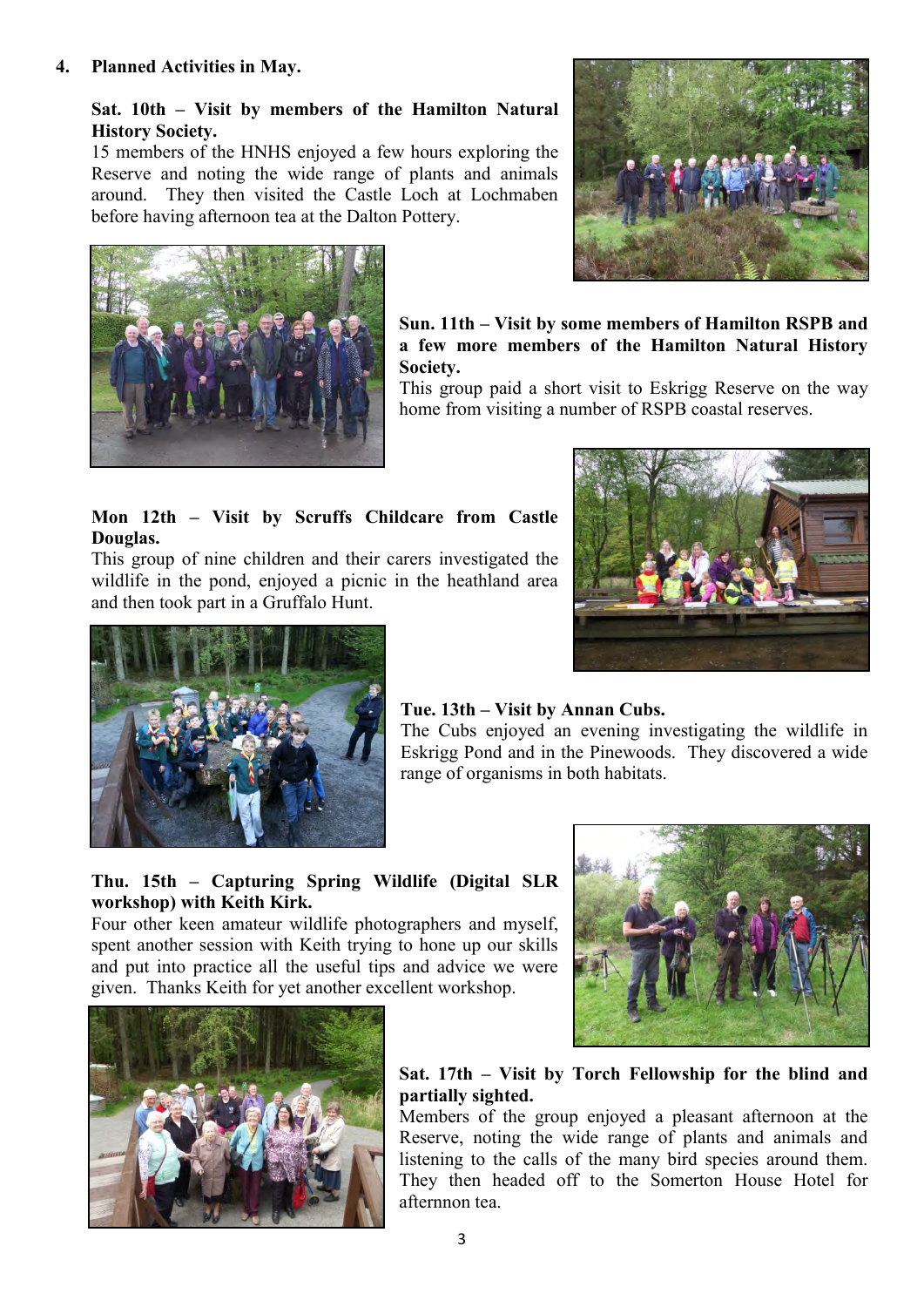#### **Mon. 19th – Visit by Scruffs Childcare from Castle Douglas.**

A second group of youngsters from the Castle Douglas area visited the Reserve to learn about the pond animals, enjoy a picnic and search for the Gruffalo and his friends.

#### **Wed. 28th – Stronger than Steel (A study of Spiders) with Keith Kirk.**

This event went ahead despite the low turnout. It was very informative and enjoyed by all. Several species of spider were photographed and identified during the workshop. We



were shown how to make a simple observation trap in order to examine and photograph the specimens.



All spiders were released, unharmed, at the end of the exercise.

# **22nd – May Moths - with Jim Rae**

After a rather cold night, only eight moths were caught and identified:

- 1. Engrailed (1) *Ectropis bistortata*
- 2. Nut-tree Tussock (4) *Colocasia coryli*
- 3. Poplar Hawkmoth (1) *Laothoe populi*
- 4. Small Square-spot (1) *Diarsia rubi*
- 
- 
- 
- 5. White Ermine (1) *Spilosoma lubricipeda*





The Chimney Sweeper (*Odezia atrata*), Galium Carpet (*Epirrhoe galiata*), Paleshouldered Brocade (*Lacanobia thalassina*) and Peppered Moth (*Biston betularia*) were also spotted towards the end of the month, as was and this caterpillar of the Drinker Moth (*Euthrix potatoria*).



**Pictures by Jim Rae**